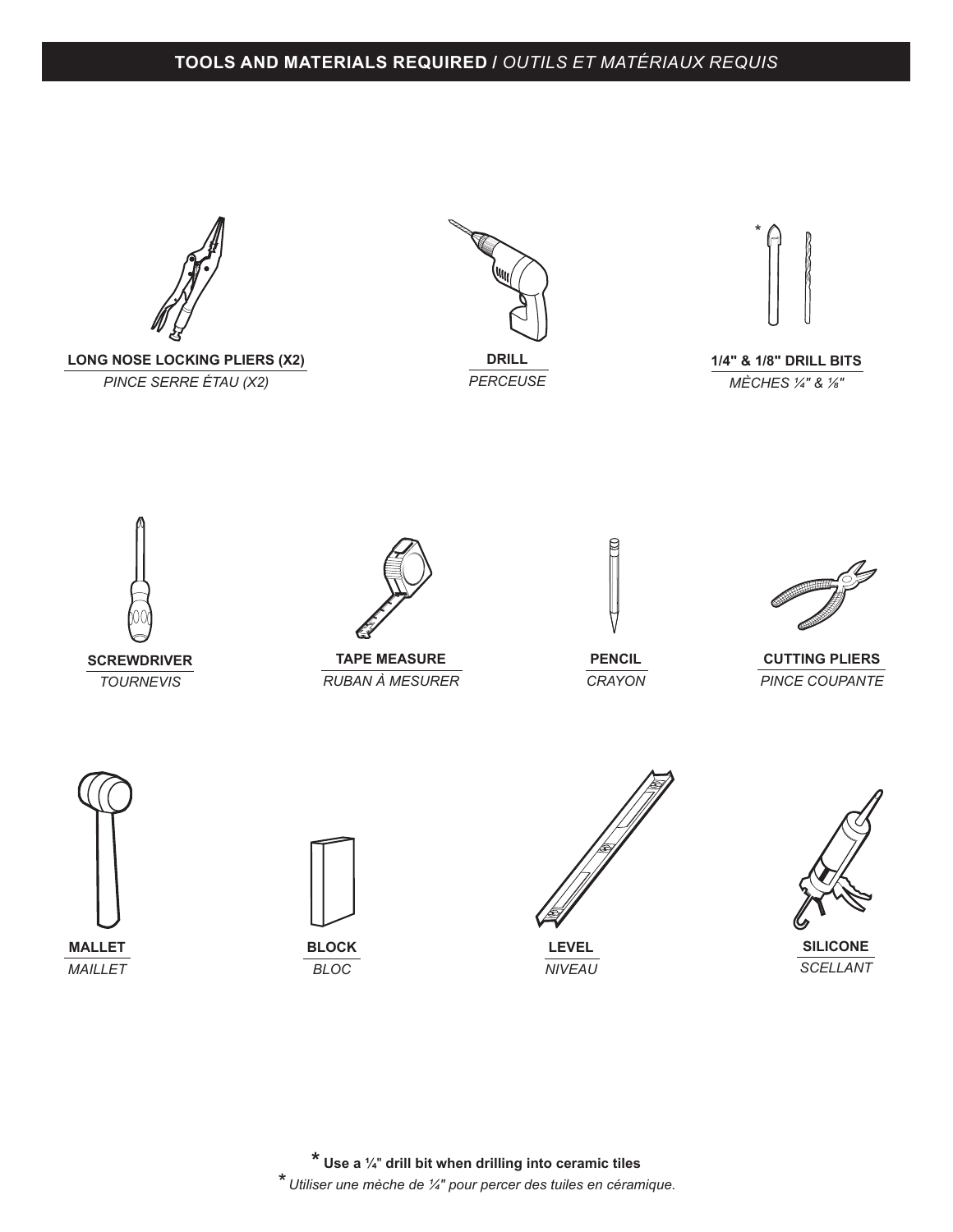## **PARTS LISTING /** *LISTE DES PIÈCES*



| <b>ITEM</b>    | <b>PARTS LISTING / LISTE DES PIÈCES</b>                                        | QTY            |
|----------------|--------------------------------------------------------------------------------|----------------|
| 1              | <b>WALL JAMB / JAMBAGE</b>                                                     |                |
| $\overline{2}$ | <b>MAGNETIC EXPANDER / EXTENSEUR MAGNÉTIQUE</b>                                |                |
| 3              | <b>MAGNETIC GASKET / JOINT MAGNÉTIQUE</b>                                      |                |
| 4              | <b>SIDE GASKET / JOINT LATÉRAL</b>                                             |                |
| 5              | <b>BOTTOM DOOR GASKET / JOINT INFÉRIEUR DE LA PORTE</b>                        | 1              |
| 6              | <b>THRESHOLD / SEUIL</b>                                                       |                |
| 7              | <b>THRESHOLD ANCHOR / ANCRAGE DE SEUIL</b>                                     | 1              |
| 8              | <b>DOOR PANEL / PANNEAU DE PORTE</b>                                           |                |
| 9              | HINGE (see chart) / CHARNIÈRE (voir le tableau)                                | $\overline{2}$ |
| 10             | <b>HANDLE</b> / POIGNÉE                                                        | 1              |
| 11             | <b>WALL PLUGS / CHEVILLES</b>                                                  | 4              |
| 12             | <b>PAN SELF-DRILLING SCREW #8 (1 1/4")</b> / VIS PAN AUTO-PERCANTE #8 (1 1/4") | 4              |
| 13             | <b>PAN SELF-DRILLING SCREW # 8 (3/8") / VIS PAN AUTO-PERCANTE # 8 (3/8")</b>   | 4              |
| 14             | <b>BACK SCREW CAP / L'ARRIÈRE DU CAPUCHON COUVRE-VIS</b>                       | 4              |
| 15             | <b>SCREW CAP / CAPUCHON COUVRE-VIS</b>                                         | 4              |
| 16             | 2" SPACING BLOCK / BLOC ESPACEUR 2"                                            | $\overline{2}$ |